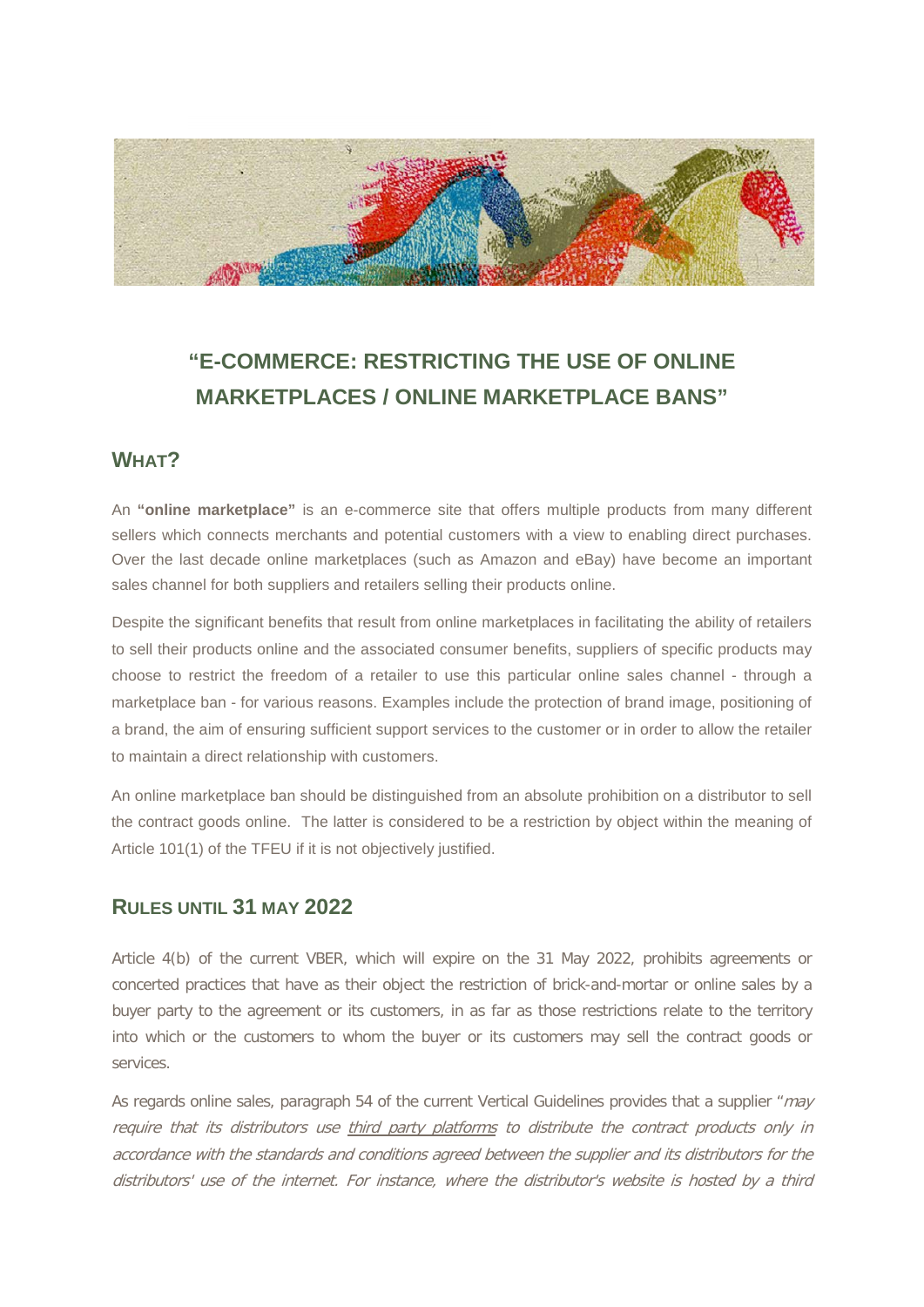party platform, the supplier may require that customers do not visit the distributor's website through a site carrying the name or logo of the third party platform". With this somewhat opaque language, the Commission indicated that it would block exempt a requirement by the supplier on its buyers to use their own electronic shopwindow rather than to sell the supplier's products via online marketplaces.

This was confirmed by the European Court of Justice in the *Coty* case (Case C-230/16). In that case, the Court first confirmed that the qualification of a selective distribution system as purely qualitative – making that it escapes the prohibition of Article 101(1) TFEU – is not lost when a supplier imposes a marketplace ban on its authorised distributors, at least not to the extent that the products concerned are luxury goods and the ban meets with the Metro criteria, meaning a.o. that it must be proportionate to preserve the luxury image of those goods. In addition, irrespective of the nature of the selective distribution system (purely qualitative or quantitative – see, on this distinction, DLC Countdown no. 19), the Court confirmed that a marketplace ban does not amount to a customer or territorial restriction in the sense of Article 4(b) of the current VBER.

#### **THE FUTURE AS OF 1 JUNE 2022?**

The new VBER and Vertical Guidelines, entering into force on 1 June 2022, clarify and consolidate the existing practice and case law. First, it is useful to flag that the list of hardcore restrictions (Article 4 (e) new VBER) now includes the "*prevention of the effective use of the internet*" as a separate hardcore restriction that may be relevant to any distribution system (selective, exclusive or open distribution).

With respect to **luxury goods** forming part of a purely qualitative selective distribution system, paragraph 150 of the new Vertical Guidelines incorporates *Coty* and states that a ban on the use of online marketplaces may be proportionate and comply with the *Metro* criteria so long as it does not indirectly prevent the effective use of the internet for sales to particular territories or customers. It does not do so where the authorised distributors remain free to operate their own online store and to advertise online in order to raise awareness for their online activities. In such circumstances, an online marketplace ban will be proportionate and fall outside of the scope of Article 101(1) TFEU, so that no further analysis under the new VBER is required.

Under the regime of the VBER, paragraph 208 of the new Vertical Guidelines does away with the previously somewhat opaque language and provides that "*a direct or indirect ban on the use of online marketplaces*" can benefit from the block exemption, provided again it does not run counter to the requirement of Article 4(e) new VBER regarding the effective use of the internet by buyers for the purposes of selling goods or services online. Also here, the Guidelines state that this will *generally* not be the case where the buyer remains free to operate its own online store and to advertise online.

The application of the new VBER continues to be subject to a double market share limit of 30%. Between paragraphs 338-342, the new Vertical Guidelines provide guidance for the assessment of restrictions on the use of online marketplaces in individual cases, where either or both parties exceed that market share limit.